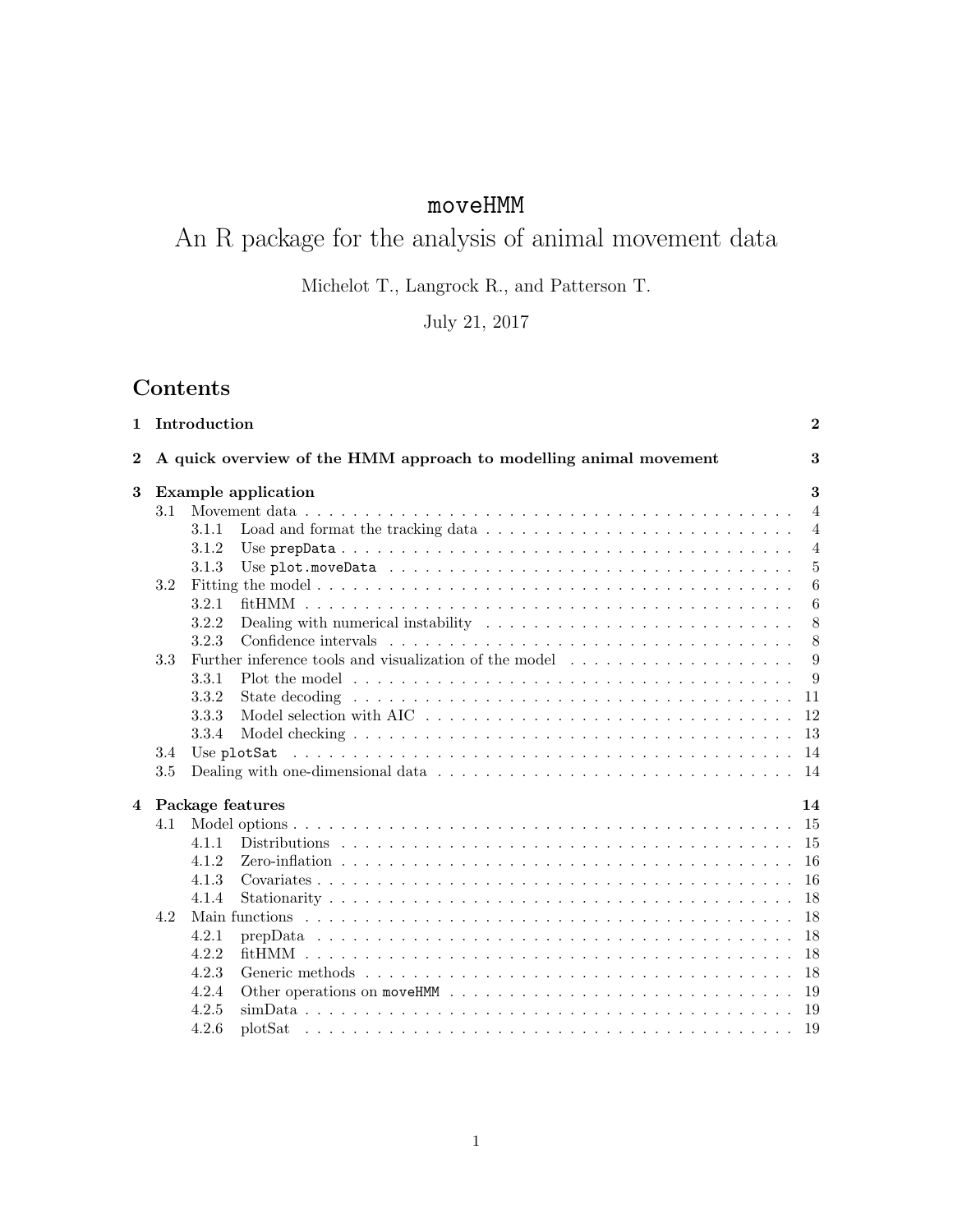# 1 Introduction

The analysis of animal movement data has become increasingly important in terrestrial and marine ecology. Improvements in telemetry technology have resulted in an explosion in the volume of high precision data being collected. As a result, there are two challenges which researchers collecting these data regularly face: (1) data volume and (2) employing statistical methods which can accommodate some of the specific features of movement data (Patterson et al., 2009).

A substantial part of the literature on statistical modelling of animal movement data has focused on the intuitive approach of decomposing movement time series into distinct behavioural modes (a.k.a. bouts, states), via the use of so-called state-switching models. These approaches typically involve assuming movements of animals to be driven by stochastically evolving states, such as a slow moving state, which may be indicative of resting or foraging, versus faster movement states which might indicate transits between foraging patches. Associated with changes in movement speeds are changes to the distribution of directional changes in the movement (known as the turning angle — see further description below).

Bayesian methods which employ MCMC approaches have become very popular tools for the analysis of movement data using state-switching models (e.g. Jonsen et al., 2005; Morales et al., 2004). Typically, these have been implemented using WinBUGS (although see McClintock et al., 2012). While these models are relatively straightforward to build and hence fit in WinBUGS, the estimation can be painfully slow due to slow mixing of the MCMC samplers.

However, for an important subset of movement data, namely highly accurate position data (e.g. from GPS) — and more generally all time series of locations where the measurement error is negligible relative to the scale of the movement — the task of statistical classification of behaviour can be done much more efficiently using hidden Markov models (HMMs) and associated frequentist inferential tools. HMMs are increasingly popular in this field, due to their flexibility and to the associated very efficient recursive algorithms available for conducting statistical inference (Patterson et al., 2009; Langrock et al., 2012). The crucial requirements on movement data in order for HMMs to be suitable are that measurement error in positions is negligible and that there is a regular sampling unit (e.g. one positional observation per hour, or per dive, or any other meaningful unit).

moveHMM is an R package which implements HMMs and associated tools for state decoding, model selection etc. specifically tailored to animal movement modelling. Particular attention was paid to computational efficiency with the fitting algorithm implemented in  $C++$ . The high computational speed makes it feasible to analyze very large data sets  $-e.g.$  tens of thousands of positions collected for each of a dozen individual animals — on standard desktop PCs. The package also allows users to incorporate covariate data into their models, which is particularly useful when inferring the drivers of changes in behaviour.

Our hope is that the moveHMM package will provide users who collect movement data with an interface to sophisticated and adequate methods for a statistical analysis of their data. The package is structured so as to allow the users to prepare their data for analysis, fit a variety of HMMs to their data and perform diagnostics on these fitted models.

The package is presented in Michelot et al. (2016), where its use is illustrated on simulated movement data of wild haggises.

In this vignette, we briefly introduce HMMs in the context of animal movement. We then provide a detailed example of a typical use of the package (preprocessing movement data, fitting an HMM to the data, and analyzing the fitted model). Finally, we describe more technically the structure of the package and its main functions.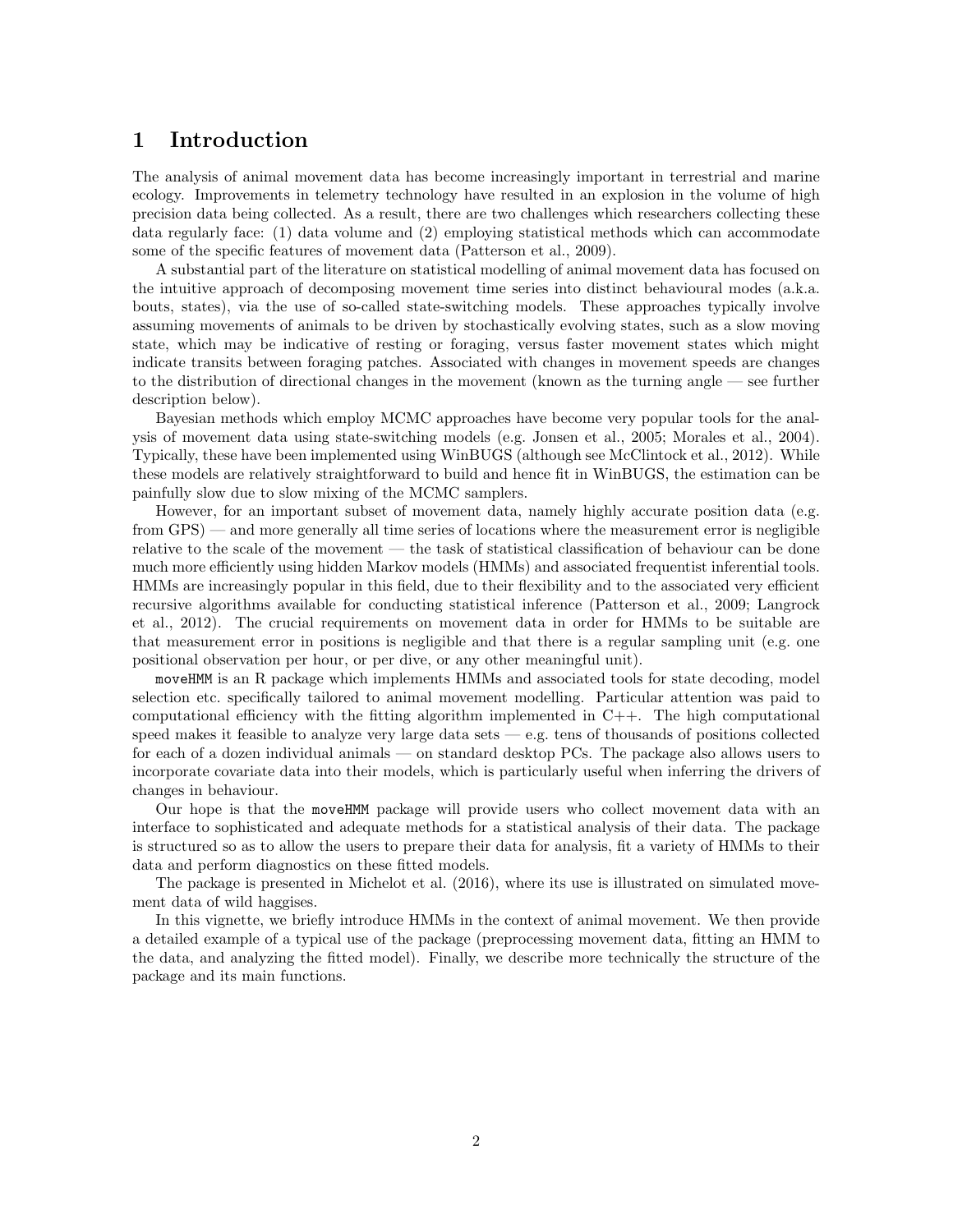# 2 A quick overview of the HMM approach to modelling animal movement

For full details of the HMM approach in the context of animal movement modelling, the user should refer to the relevant primary publications (see, e.g., Patterson et al., 2009, Langrock et al., 2012, Zucchini et al., 2016). Here, we briefly highlight the essential features of the HMM approach.

The standard HMM approach to model an individual animal's movement considers bivariate time series comprising the step length and the turning angle at each time point (see illustration in Figure 1). The associated locations need to be *sampled at equally spaced points in time* (though missing data on an otherwise regular grid can easily be handled) and are assumed to be *observed with no or only negligible error*. The moveHMM package is restricted to such discrete time data and involves the assumption that the locations are observed with zero, or at least negligible error.



Figure 1: Illustration of step lengths and turning angles

At each time point, the parameters of the step length distribution (e.g., a gamma distribution) and the parameters of the turning angle distribution (e.g., a von Mises distribution) are determined by an underlying unobserved state. There are finitely many states which provide rough classifications of the movement (e.g. more active vs. less active), often interpreted as proxies for the animal's behavioural states (e.g. transiting vs. foraging). The sequence of states is assumed to be generated by a Markov chain, usually with a tendency of remaining in a state for some time before switching to another state. The corresponding state transition probabilities, as well as the parameters characterising the statedependent distributions, are model parameters to be estimated. The number of states (movement modes) is unknown and has to be specified by the user. Typically with movement data one assumes a low number of states (say  $\leq 4$ ). For example, an animal may be foraging (low speed, high rates of turning) and transiting (high speeds, low rates of turning). Biologically interesting inference often involves modelling the state transition probabilities as functions of environmental covariates.

For a given set of model parameters, the likelihood of the data can be calculated using a recursive algorithm (the forward algorithm, cf. Patterson et al., 2016), which in a very effective way considers all possible state sequences that might have given rise to the observed time series. This makes numerical maximization of the (log-)likelihood, and hence maximum likelihood estimation, feasible in most cases. Having estimated the model parameters (and examined useful diagnostics of model fit), the user can estimate the most likely sequence of behavioural states. We encourage the user to consult a good primary text such as Zucchini et al. (2016) to familiarize themselves with the technical details of hidden Markov models.

# 3 Example application

Before we provide a detailed description of the various features of the moveHMM package in the subsequent section, we illustrate a typical HMM-based analysis of movement data using the main functions of the package, via an example. We use the data from Morales et al. (2004), collected on four elk in Canada.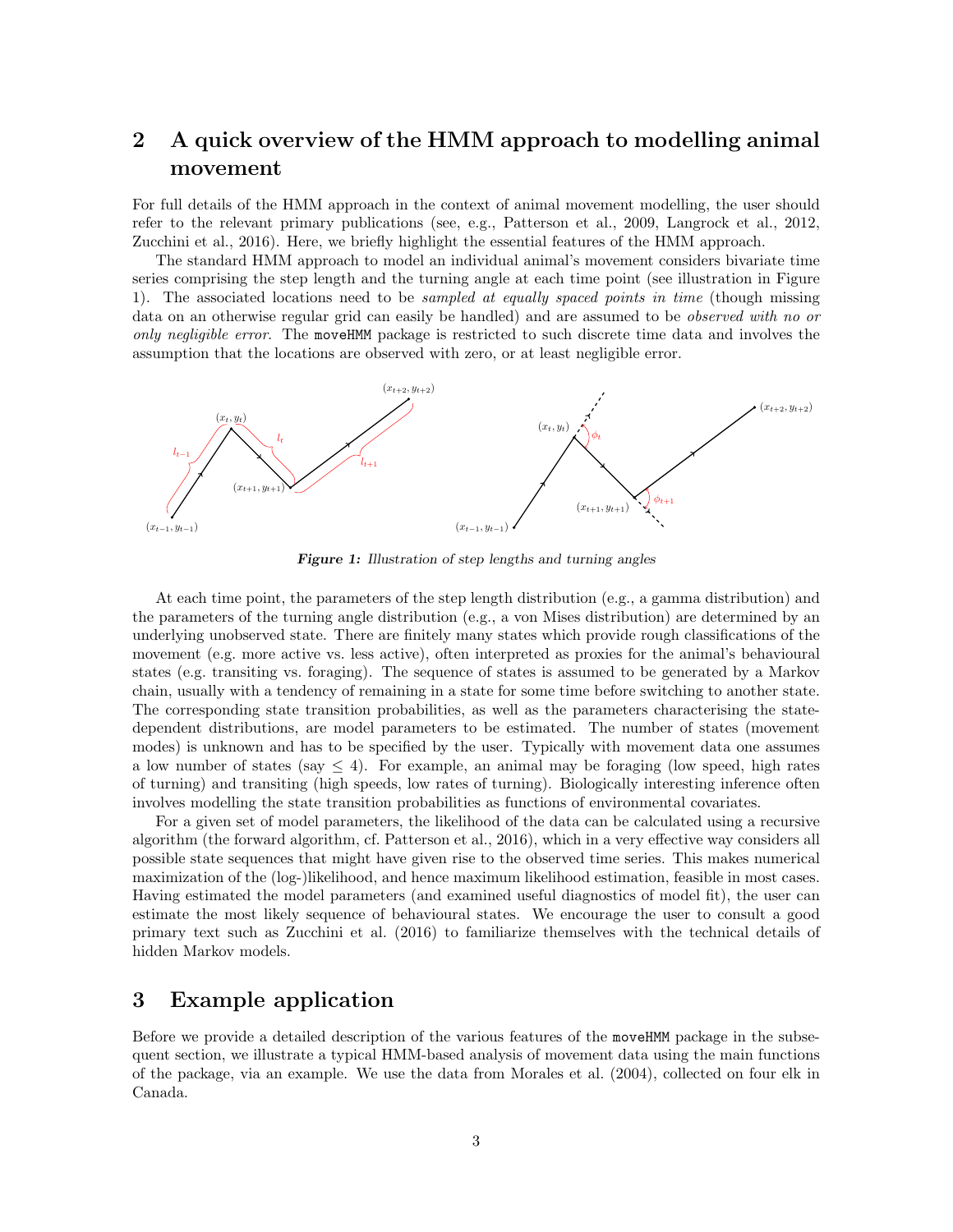### 3.1 Movement data

The input data need to have the correct format for subsequent processing and analysis. The data need to be provided as a data.frame, with two mandatory columns:

- Easting or longitude (default name: x)
- Northing or latitude (default name: y)

It is possible to have a column "ID", which contains the identifiers of the observed animals. If no column named "ID" is provided, all the observations will be considered to belong to a single animal. Additional columns are considered as covariates. Note that, within this package, covariates need to have numerical values (rather than e.g. character values).

#### 3.1.1 Load and format the tracking data

The elk data considered in Morales et al. (2004) are loaded with the package, as the data frame elk data.

The data frame has four columns: "ID", "Easting", "Northing", and "dist water". The last one is the distance of the animal to water, which for illustration purposes we want to include in the model as a covariate.

head(elk\_data)

| ## |  |                             | ID Easting Northing dist_water |
|----|--|-----------------------------|--------------------------------|
|    |  | ## 1 elk-115 769928 4992847 | 200.00                         |
|    |  | ## 2 elk-115 766875 4997444 | 600.52                         |
|    |  | ## 3 elk-115 765949 4998516 | 561.81                         |
|    |  | ## 4 elk-115 765938 4998276 | 550.00                         |
|    |  | ## 5 elk-115 766275 4998005 | 302.08                         |
|    |  | ## 6 elk-115 766368 4998051 | 213.60                         |

The easting and northing values are expressed in meters in the data, and we decide that we want to deal with distances in kilometers for the step lengths. To achieve this, we transform the coordinates into meters.

elk\_data\$Easting <- elk\_data\$Easting/1000 elk\_data\$Northing <- elk\_data\$Northing/1000

As a result, this is what the data look like:

```
head(elk_data)
```
## ID Easting Northing dist\_water ## 1 elk-115 769.928 4992.847 200.00 ## 2 elk-115 766.875 4997.444 600.52 ## 3 elk-115 765.949 4998.516 561.81 ## 4 elk-115 765.938 4998.276 550.00 ## 5 elk-115 766.275 4998.005 302.08 ## 6 elk-115 766.368 4998.051 213.60

#### 3.1.2 Use prepData

The data are in the proper format, and can be processed using prepData to compute step lengths and angles. We choose the arguments carefully: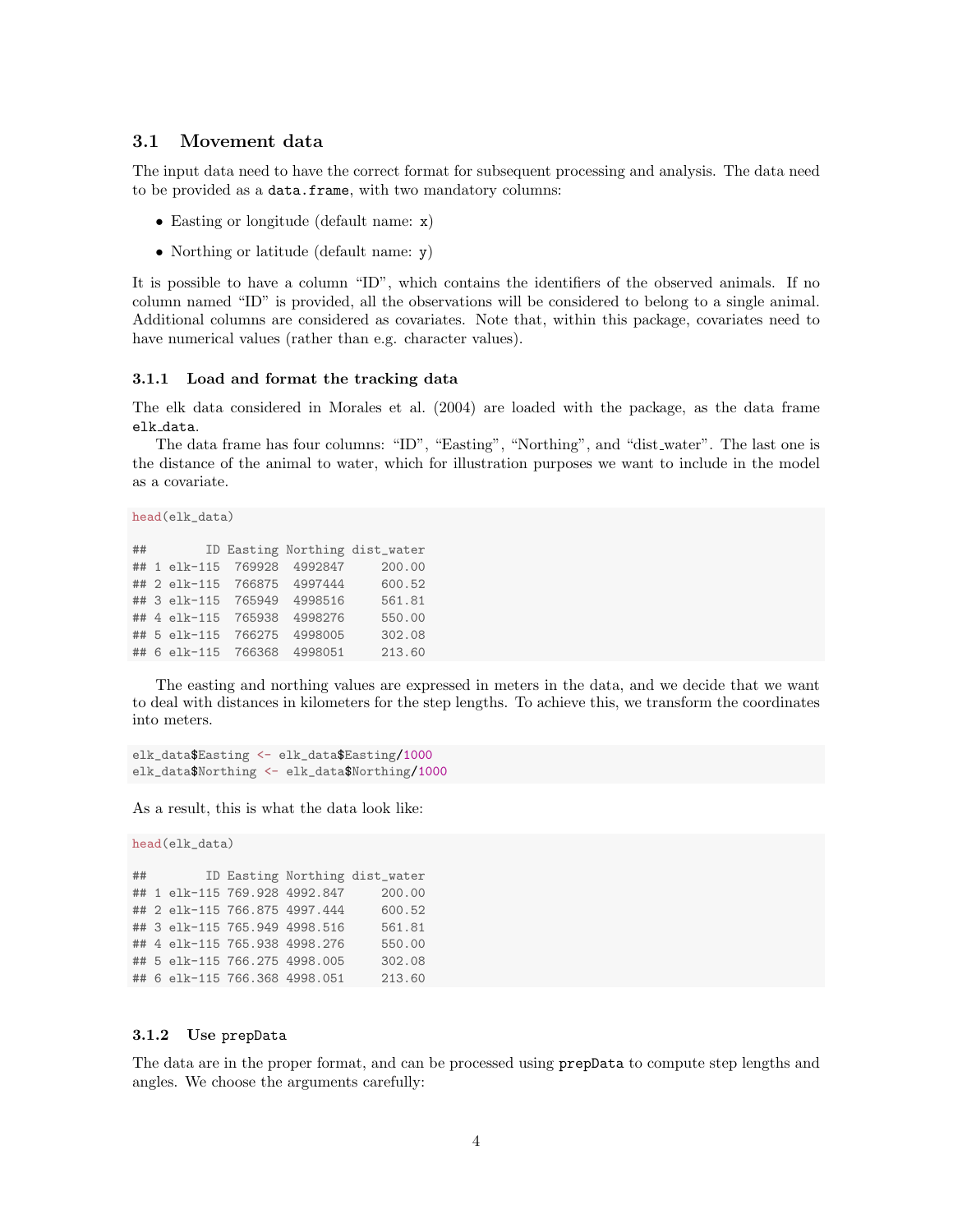- type specifies whether the coordinates are easting/northing (type="UTM") or longitude/latitude (type="LL") values. The latter is the default, so we need to call the function with the argument type="UTM", to indicate that UTM coordinates are provided.
- coordNames are the names of the coordinates in the input data frame. The default is "x" and "y", so we need to call the function with the argument coordNames=c("Easting","Northing").

The call to the function for these data is,

data <- prepData(elk\_data,type="UTM",coordNames=c("Easting","Northing"))

The step lengths and turning angles are computed, and the returned object is a data frame.

head(data)

| ## | <b>ID</b> | step                   |                                                     | angle x |                     | y dist_water |
|----|-----------|------------------------|-----------------------------------------------------|---------|---------------------|--------------|
|    |           | ## 1 elk-115 5.5184434 |                                                     |         | NA 769.928 4992.847 | 200.00       |
|    |           |                        | ## 2 elk-115 1.4165663 0.1262112 766.875 4997.444   |         |                     | 600.52       |
|    |           |                        | ## 3 elk-115 0.2397525 2.3832412 765.949 4998.516   |         |                     | 561.81       |
|    |           |                        | ## 4 elk-115 0.4327600 0.9385238 765.938 4998.276   |         |                     | 550.00       |
|    |           |                        | ## 5 elk-115 0.1037545 1.1375066 766.275 4998.005   |         |                     | 302.08       |
|    |           |                        | ## 6 elk-115 12.4164659 -0.9687435 766.368 4998.051 |         |                     | 213.60       |

Note that the coordinates have been renamed "x" and "y". This makes the processing of the data simpler.

If the data set contains covariates which have missing values, then those are imputed using the closest non-missing value, by default the previous one if it is available. This is arbitrary and might not be appropriate in all situations.

It is also possible to print summary information about the data, using the function summary, e.g.

summary(data)

## Movement data for 4 tracks: ## elk-115 -- 194 observations ## elk-163 -- 159 observations ## elk-287 -- 164 observations ## elk-363 -- 218 observations ## ## Covariate(s): ## dist\_water ## Min. 25% Median Mean 75% Max. ## 0.0000 213.6000 477.6200 773.6457 1169.4950 3781.0400

#### 3.1.3 Use plot.moveData

Once the data have been preprocessed, they can be plotted using the generic function plot. This displays maps of the animals' tracks, times series of the steps and angles, and histograms of the steps and angles. A few plotting options are available. These are described in the documentation. To plot all animals' tracks on a single map, we call:

plot(data,compact=T)

The resulting map, and the steps and angles graphs for the first animal, are displayed in Figure 2 (we omit the graphs for the three other animals, which are also displayed when using the above command).

The time series of step lengths is one way to check the data for outliers.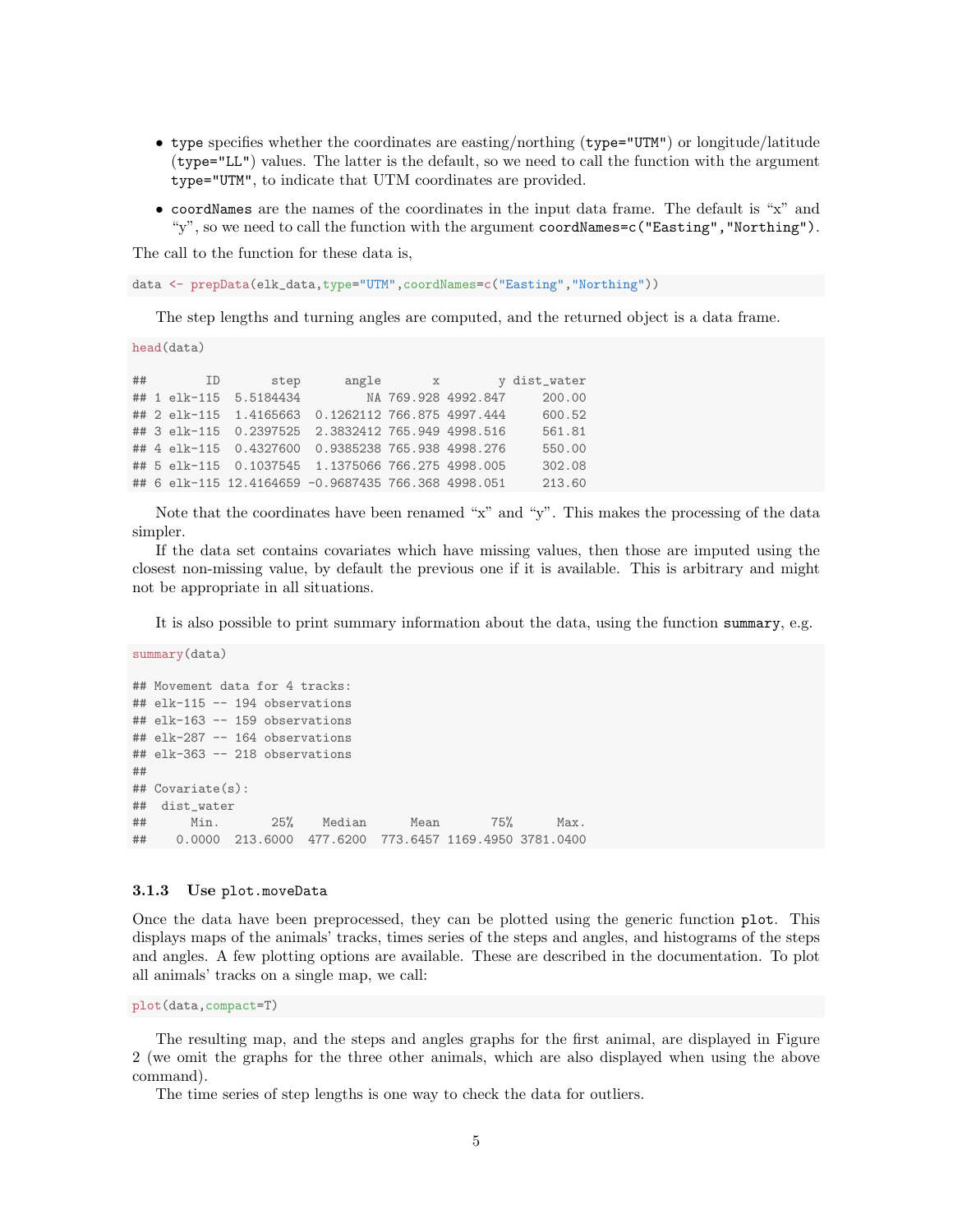

Figure 2: Map of the animals' tracks (left) – each color represents an animal. Time series and histograms of the step lengths and turning angles for one individual, "elk-115" (right).

### 3.2 Fitting the model

#### 3.2.1 fitHMM

The function fitHMM is used to fit an HMM to the data. Its arguments are described in the documentation. Here are a few choices we make:

- nbStates=2, i.e. we fit a 2-state HMM to the data;
- beta0=NULL and delta0=NULL, i.e. we use the default values for the initial values beta0 and delta0;
- formula=∼dist water, i.e. the transition probabilities are functions of the covariate "dist water";
- stepDist="gamma", to model the step lengths with the gamma distribution (note that it is the default, so we do not need to explicitely specify it);
- angleDist="vm", to model the turning angles with the von Mises distribution (default);
- angleMean=NULL, because we want to estimate the mean of the angle distribution (default);
- stationary=FALSE, as due to the covariates the process is not stationary (default).

We also need to specify initial values for the parameters of the state-dependent distributions, to be used by the optimization function. Note that this choice is crucial, and that **the algorithm might** not find the global optimum of the likelihood function if the initial parameters are poorly chosen. The initial parameters should be specified in two vectors, stepPar0 (for the step distribution) and anglePar0 (for the angle distribution). The necessary parameters of each distribution are detailed in Section 4.1.1.

Zero-inflation (as described in Section 4.1.2) must be included in the step length distribution if some steps are of length exactly zero (which is the case for the elk data). To do so, another parameter is added to the step distribution: its mass on zero.

Here, the initial values are chosen such that they correspond to the commonly observed pattern in two-state HMMs for animal movement data, with state 1 involving relatively short steps and many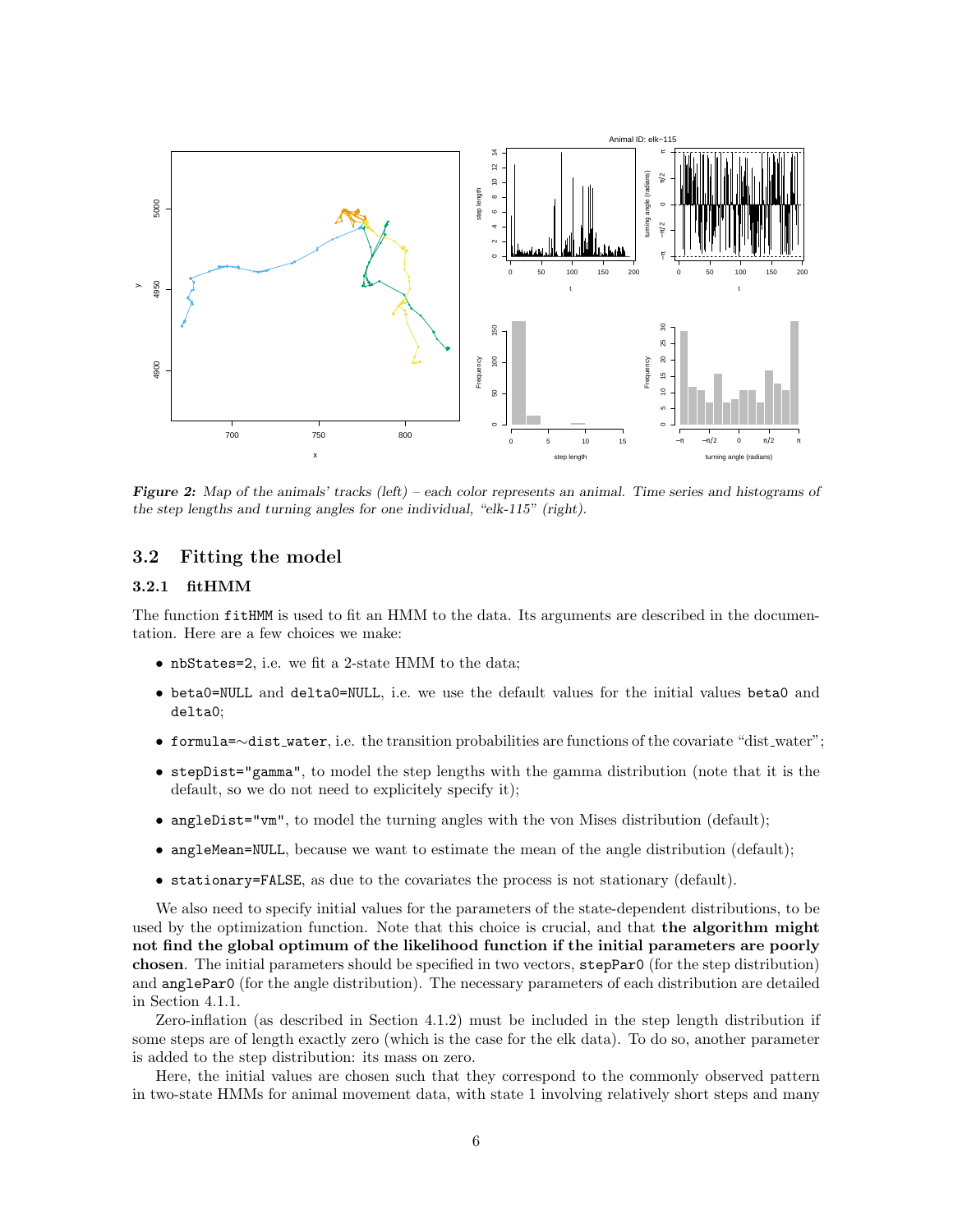turnings (hence the choice of a small initial value for the mean of the gamma step length distribution and an initial value of pi for the mean turning angle) and state 2 involving longer steps and fewer turnings (hence the choice of a larger initial value for the mean of the gamma step length distribution and an initial value of 0 for the mean turning angle).

For numerical stability, we decide to standardize the covariate values before fitting the model (explanations in Section 3.2.2).

```
## standardize covariate values
data$dist_water <-
    (data$dist_water-mean(data$dist_water))/sd(data$dist_water)
## initial parameters for gamma and von Mises distributions
mu0 \leftarrow c(0.1,1) # step mean (two parameters: one for each state)
sigma0 \leftarrow c(0.1,1) # step SD
zeromass0 \leftarrow c(0.1, 0.05) # step zero-mass
stepPar0 <- c(mu0, sigma0, zeromass0)
angleMean0 \leftarrow c(pi,0) # angle mean
kappa0 \leftarrow c(1,1) # angle concentration
anglePar0 <- c(angleMean0,kappa0)
## call to fitting function
m <- fitHMM(data=data,nbStates=2,stepPar0=stepPar0,
             anglePar0=anglePar0,formula="dist_water)
```
The returned object, m, is of the class moveHMM. It can be printed in order to obtain the maximum likelihood estimates of all model parameters.

```
## Value of the maximum log-likelihood: -1892.95
##
## Step length parameters:
## ----------------------
## state 1 state 2
## mean 0.355004560 3.363565e+00
## sd 0.377971682 4.328807e+00
## zero-mass 0.001975657 6.433220e-09
##
## Turning angle parameters:
## ------------------------
## state 1 state 2
## mean -2.9956557 0.1251057
## concentration 0.5997421 0.2284823
##
## Regression coeffs for the transition probabilities:
## --------------------------------------------------
\# \# \frac{1 - \geq 2}{2 - \geq 1}## intercept -2.0505161 -0.6902015
## dist_water -0.3598238 1.0778177
##
## Initial distribution:
## --------------------
## [1] 0.2483832 0.7516168
```
m

The argument knownStates of the function fitHMM makes it possible to set some values of the state process to fixed values, prior to fitting the model. This can be useful e.g. when the animal's behaviour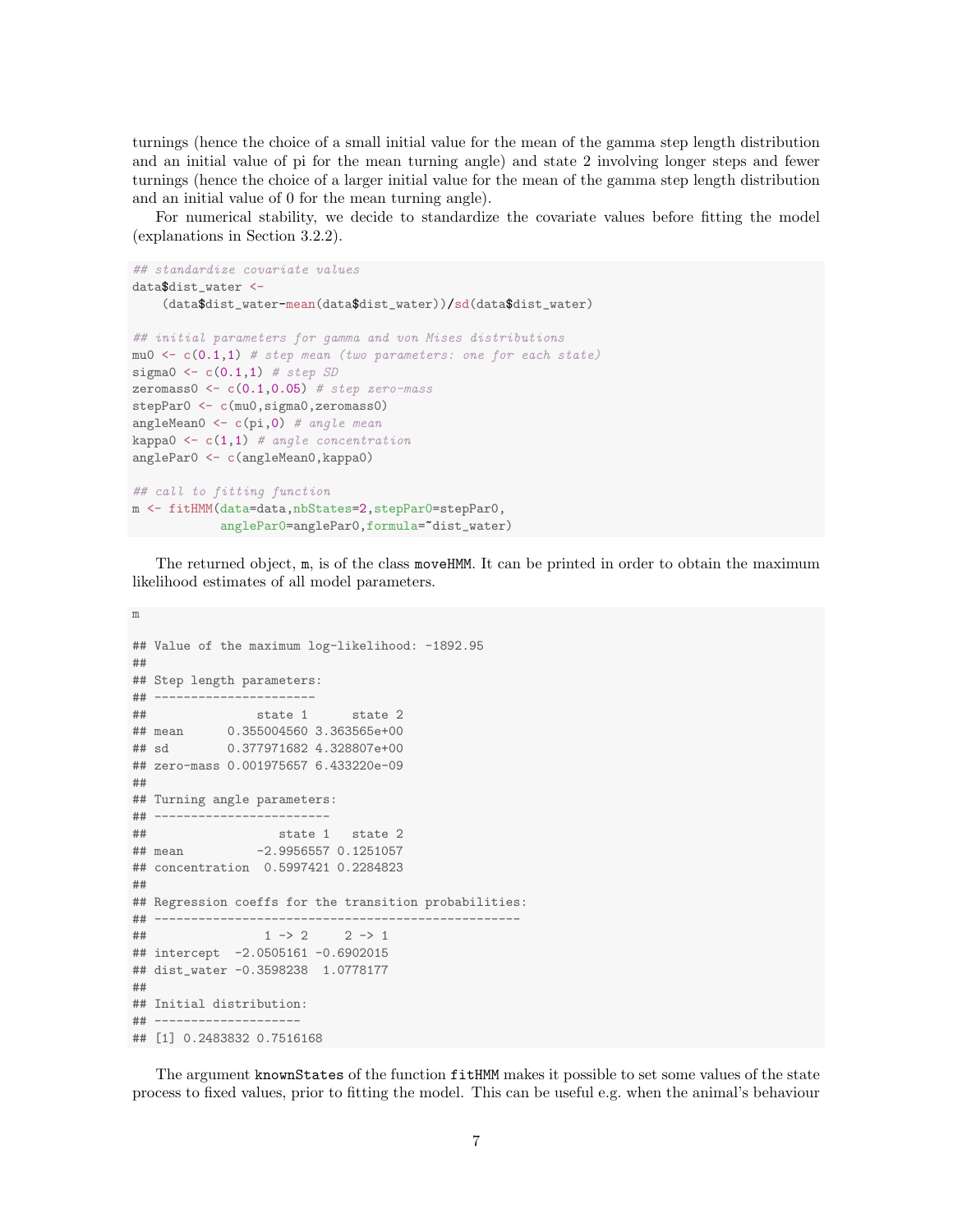is known for some time points, but we discourage users to take advantage of this option to make the states match their expectations (instead of letting the data speak for themselves).

#### 3.2.2 Dealing with numerical instability

As mentioned above, the numerical maximization routine might not identify the global maximum of the likelihood function, or even fail to converge altogether, for poorly chosen initial values of the parameters. In such a case, the optimization routine nlm might produce an error such as:

```
Error in nlm (nLogLike, wpar, nbStates, bounds, parSize, data, stepDist,
non - finite value supplied by 'nlm '
```
The best way to deal with such numerical problems is to test different sets of initial values, possibly chosen randomly. By comparing the resulting estimates for the different initial values used, one usually obtains a good feeling for any potential sensitivity of the numerical search to its chosen starting point. Note, however, that in any case there will usually be no certainty that the global maximum of the likelihood, i.e. the maximum likelihood estimate, has been identified.

During preliminary tests on the elk data, we noticed that, in this example, the numerical search is highly sensitive to the choice of the initial parameters beta0. This is due to the high values of the covariate: a small change in the associated regression coefficients can make a big difference in the likelihood function. In such cases, it is advisable to standardize the covariate values before fitting the model, for example by calling:

```
data$dist_water <-
    (data$dist_water-mean(data$dist_water))/sd(data$dist_water)
```
This allows for greater numerical stability, with the convergence of the fitting function depending less on the choice of initial values. The value of the maximum log-likelihood is not affected by the standardization of the covariate values, only the maximum likelihood estimate of beta is.

#### 3.2.3 Confidence intervals

Confidence intervals for the model parameters can be computed with the function CI, passing as an argument the object created by fitHMM. It is possible to give the significance level of the desired confidence interval as an argument, e.g. 0.99 for 99% confidence intervals. By default, 95% confidence intervals are returned.

Below we show the 95% confidence intervals for the parameters of the 2-state model fitted to the elk data. CI(m)\$stepPar corresponds to the bounds of the confidence intervals for the step parameters (CI(m)\$stepPar\$lower and CI(m)\$stepPar\$upper). CI(m)\$anglePar and CI(m)\$beta are respectively the bounds of the confidence intervals for the angle parameters and the regression coefficients of the transition probabilities.

```
CI(m)
```

```
## $stepPar
## $stepPar$lower
## state 1 state 2
## mean 0.2968064964 2.626198
## sd 0.3056841408 3.453159
## zero-mass 0.0002775592 NA
##
## $stepPar$upper
## state 1 state 2
## mean 0.42461415 4.307965
## sd 0.46735363 5.426500
```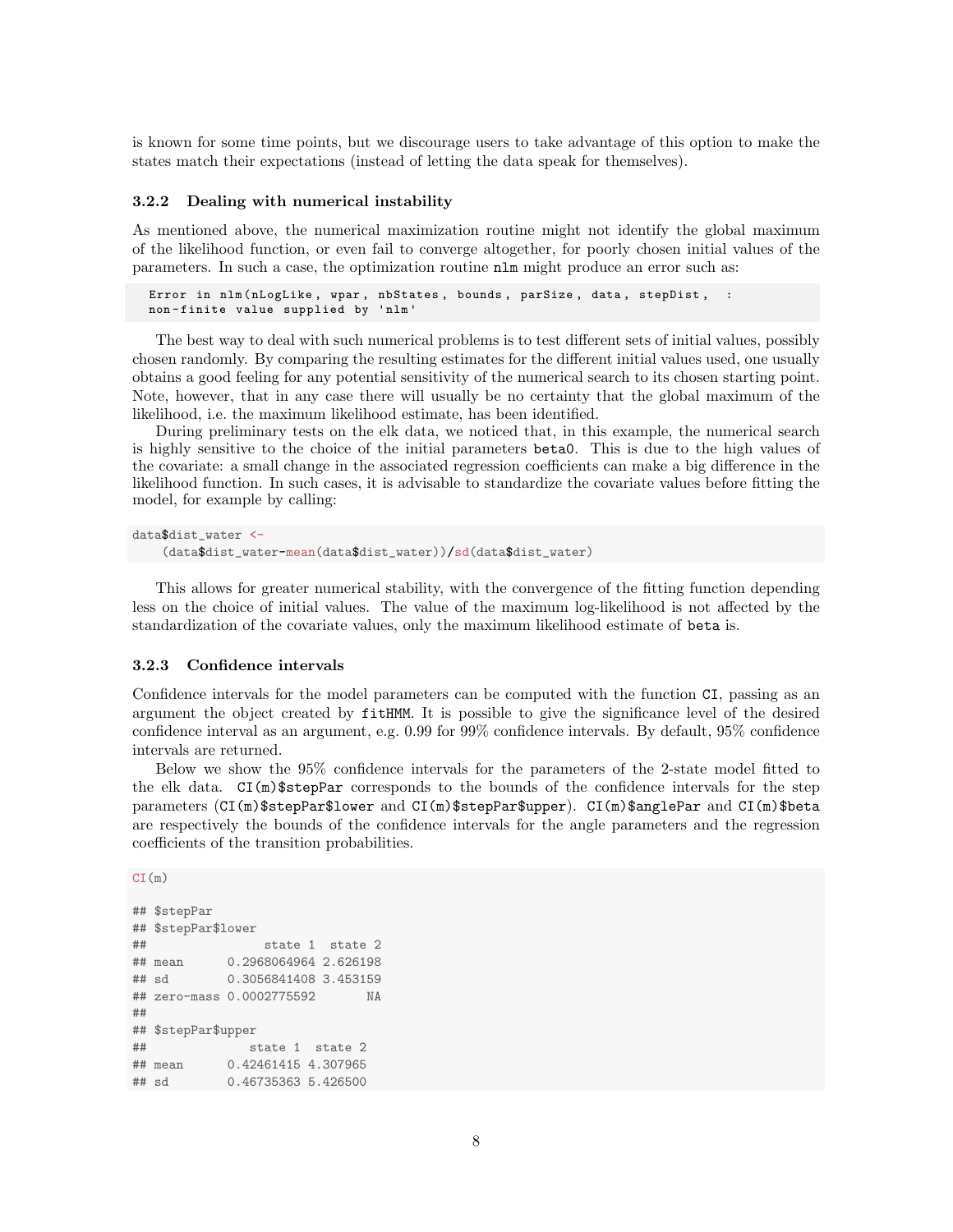```
## zero-mass 0.01391803 NA
##
##
## $anglePar
## $anglePar$lower
## state 1 state 2
## mean -3.2348161 -1.279795
## concentration 0.4526618 0.057218
##
## $anglePar$upper
## state 1 state 2
## mean -2.7564124 1.7615086
## concentration 0.7560219 0.5150445
##
##
## $beta
## $beta$lower
\# \# \frac{1}{2} \to \frac{2}{2} \to \frac{1}{2}## intercept -2.6269076 -1.5625543
## dist_water -0.8582664 0.1687541
##
## $beta$upper
\# \# \frac{1}{2} \to \frac{2}{2} \to \frac{1}{2}## intercept -1.4741247 0.1821512
## dist_water 0.1386188 1.9868813
```
Note that a warning message is also output:

```
Warning message :
In CI(m) :
Some of the parameter estimates seem to lie close to
the boundaries of their parameter space. The associated
CIs are probably unreliable (or might not be computable).
```
It here refers to the zero-inflation parameter in the second state. Its estimate is very close to zero, the inferior boundary of its range (this parameter is in the interval  $[0,1]$ ), and this causes the corresponding confidence interval to be unreliable. The function can sometimes fail to compute such a confidence interval, and returns NA instead, as in this example.

# 3.3 Further inference tools and visualization of the model

Various options are available for the class moveHMM, and here we explain how to use them in the elk example.

#### 3.3.1 Plot the model

The fitted model can be plotted, using the generic function plot. A few graphical options are available and listed in the documentation. Here, we call:

#### plot(m)

This outputs:

- an histogram of step lengths of all animals, with the fitted state-dependent densities,
- an histogram of turning angles of all animals, with the fitted state-dependent densities,
- plots of the transition probabilities as functions of the covariate considered,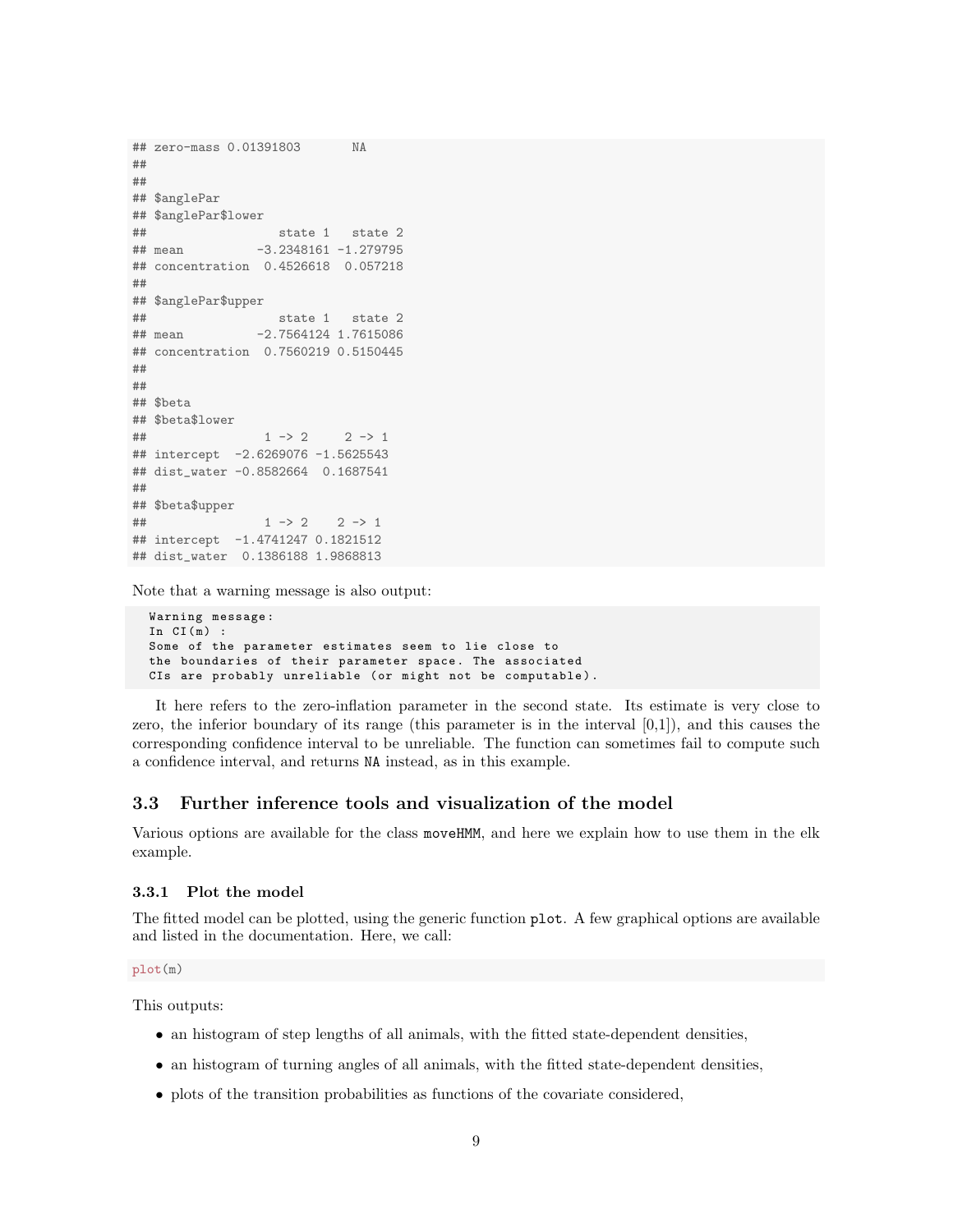• a map of each animal's track, colored by states.

Figure 3 displays those plots, but showing only one of the plotted maps, namely the one corresponding to the first animal, "elk-115". The state-dependent densities are weighted by the relative frequency of each state in the most probable state sequence (decoded with the Viterbi algorithm, see Section 3.3.2). For example, if according to the most probable state sequence, one third of the observations is allocated to the first state, and two thirds to the second state, the plots of the densities in the first state are weighted with a factor  $1/3$ , and in the second state with a factor  $2/3$ .



Figure 3: Output of plot.moveHMM. Histogram of step lengths with fitted distributions (top-left), histogram of turning angles with fitted distributions (top-right), transition probabilities as functions of "dist water" (bottom-left), and map of decoded track for the first animal (bottom-right).

The first state (in orange on the plots) corresponds to short steps, and angles centered around  $\pi$ , and the second state (in blue on the plots) corresponds to longer steps, and angles centered around 0.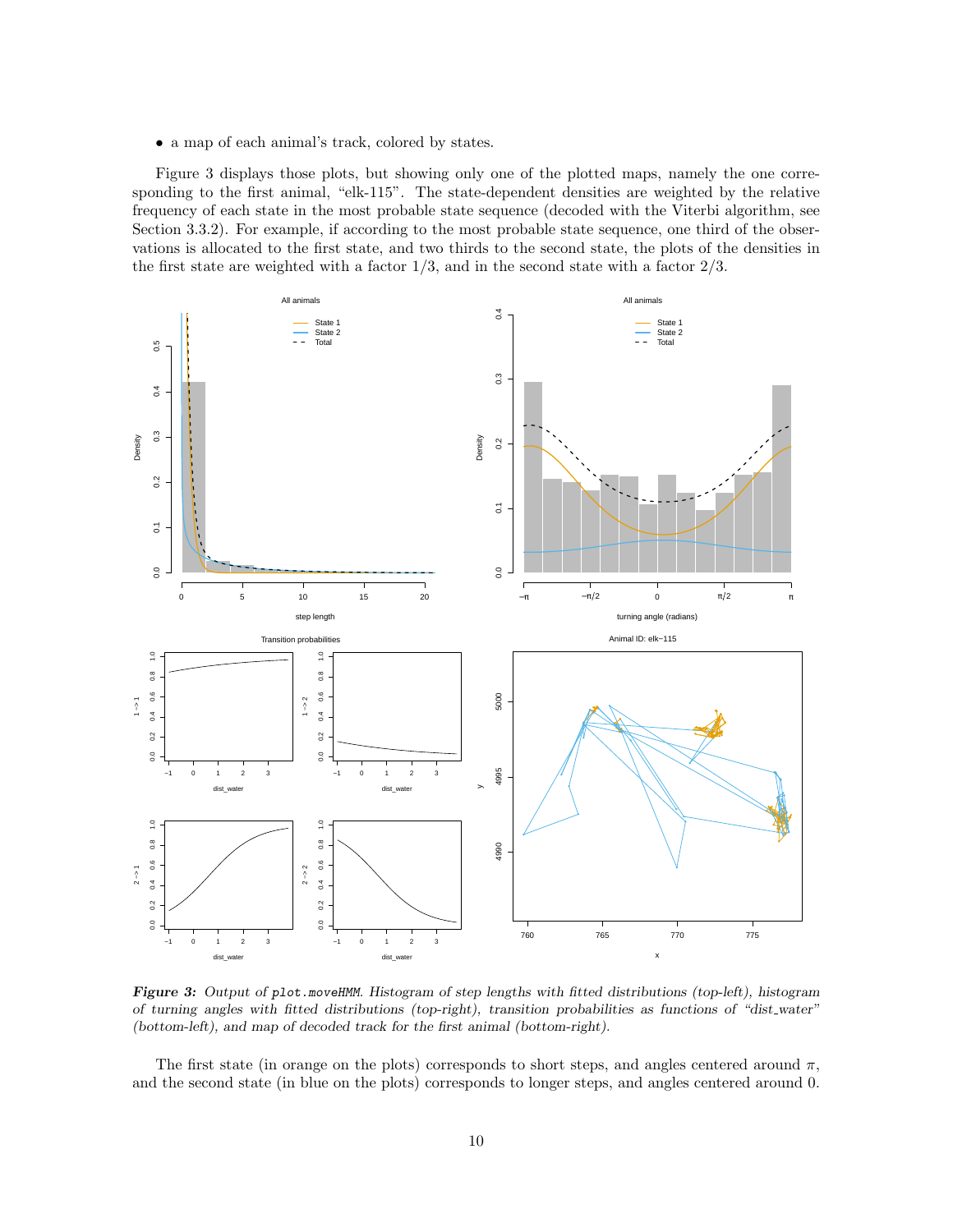The plots of the transition probabilities as function of the covariate indicate that animals tend to switch from the second state to the first state when they are far from water, whereas they stay in the second state when closer to water.

#### 3.3.2 State decoding

Two functions can be used to decode the state process.

Viterbi algorithm To globally decode the state process, the Viterbi algorithm is implemented in the function viterbi. This function outputs the most likely sequence of states to have generated the observation, under the fitted model. Below are the most probable states for the first 25 observations of the first individual:

```
states <- viterbi(m)
states[1:25]
## [1] 2 2 1 1 1 2 1 1 1 1 1 1 1 1 1 1 1 1 1 1 1 1 1 1 1
```
**State probabilities** To get more accurate information on the state process, it is possible to compute the state probabilities for each observation, using stateProbs. This returns a matrix with as many columns as there are states in the model, and as many rows as there are observations (stacking all animals' observations). The elements of the matrix are defined as

stateProbs(m)[t,j] =  $Pr(S_t = j)$ 

where  $\{S_t\}$  is the state process.

For example:

```
sp <- stateProbs(m)
head(sp)
^{\# \#} [, 1] [, 2]
## [1,] 6.485778e-06 0.9999935
## [2,] 1.045166e-01 0.8954834
## [3,] 6.443718e-01 0.3556282
## [4,] 6.066088e-01 0.3933912
## [5,] 4.606630e-01 0.5393370
## [6,] 3.177910e-11 1.0000000
```
The state with highest probability according to stateProbs might not be the same as the state in the most probable sequence returned by the Viterbi algorithm. This is because the Viterbi algorithm performs "global decoding", whereas the state probabilities are "local decoding". For more details, see Zucchini et al. (2016).

The function plotStates can be used to visualize the results of viterbi and stateProbs. Figure 4 shows the plots of the most likely state sequence decoded by the Viterbi algorithm, as well as both columns of the matrix of state probabilities, for one individual, "elk-115". It was obtained with the following command:

plotStates(m,animals="elk-115")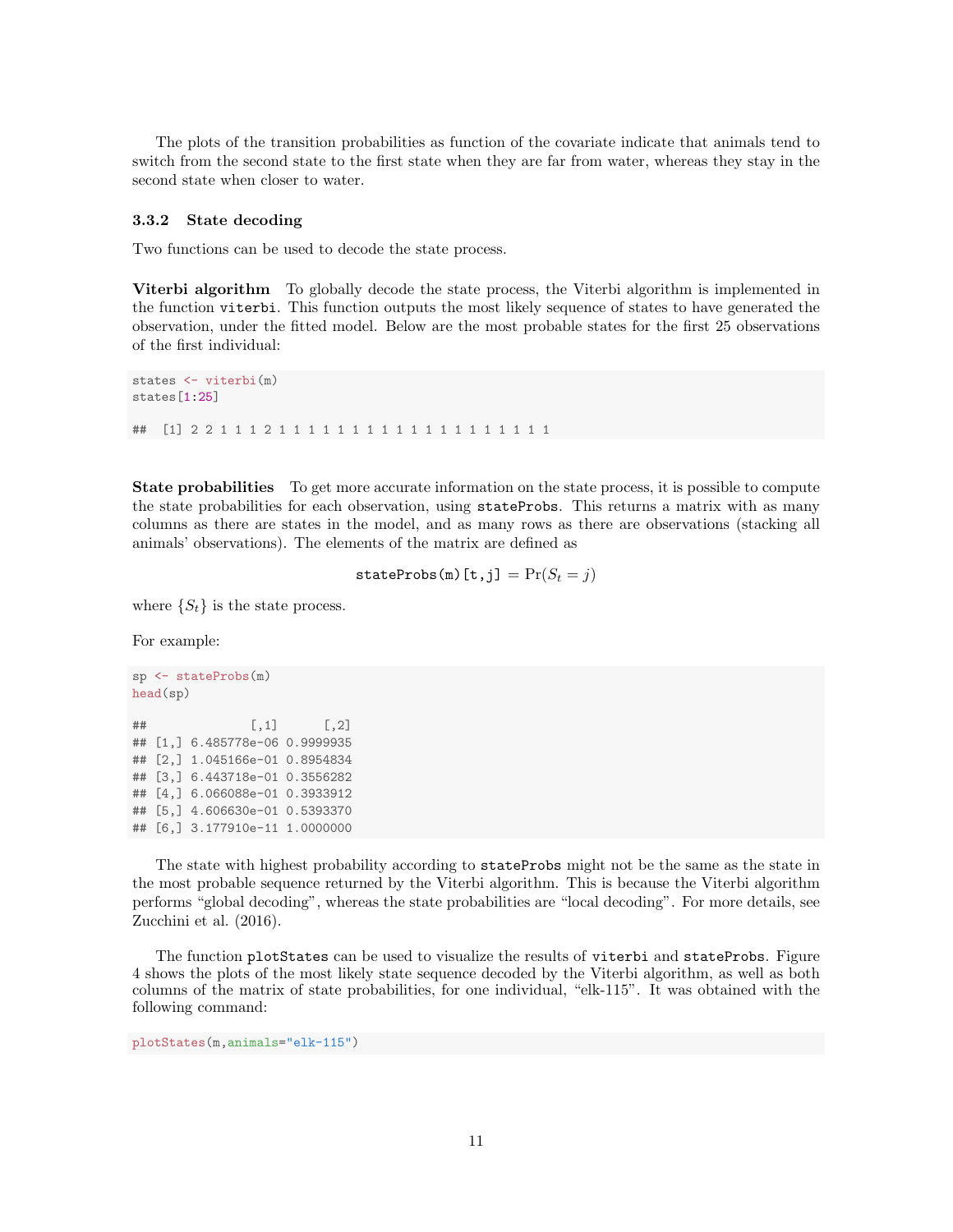

Figure 4: Decoded states sequence (top row), and state probabilities of observations (middle and bottom rows) for elk-115

### 3.3.3 Model selection with AIC

The generic method AIC is available to compare moveHMM models. For example, we now fit a 3-state HMM to the data, and want to compare the AICs of the 2-state and 3-state models.

```
# initial parameters
mu0 \leftarrow c(0.1, 0.5, 3)sigma0 < -c(0.05, 0.5, 1)zeromass0 <- c(0.05,0.0001,0.0001)
stepPar0 <- c(mu0, sigma0, zeromass0)
angleMean0 <- c(pi,pi,0)
kappa0 \leftarrow c(1,1,1)anglePar0 <- c(angleMean0,kappa0)
# fit the 3-state model
m3 <- fitHMM(data=data,nbStates=3,stepPar0=stepPar0,
              anglePar0=anglePar0,formula="dist_water)
```

```
And, to compare them:
```
AIC(m,m3) ## Model AIC ## 1 m3 3672.520 ## 2 m 3815.899

In terms of AIC, the 3-state model is favoured over the 2-state model in this example.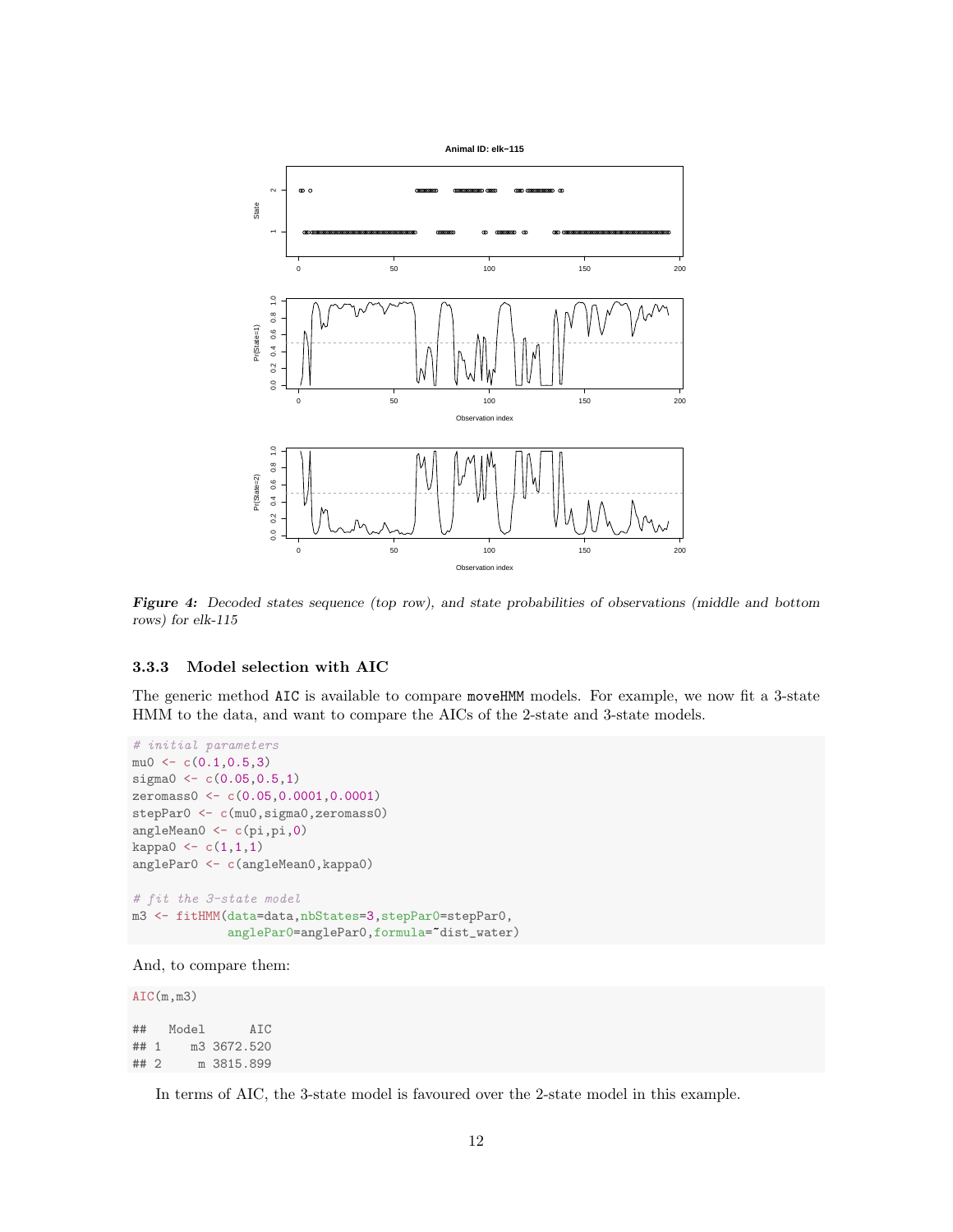#### 3.3.4 Model checking

The pseudo-residuals (a.k.a. quantile residuals) of the model can be computed with pseudoRes. These follow a standard normal distribution if the fitted model is the true data-generating process. In other words, a deviation from normality indicates a lack of fit. For more theoretical background on pseudoresiduals, see Zucchini et al. (2016). The pseudo-residuals of the 2-state model fitted to the elk data are displayed in Figure 5. They can be computed and plotted with the following commands.

```
# compute the pseudo-residuals
pr <- pseudoRes(m)
# time series, qq-plots, and ACF of the pseudo-residuals
plotPR(m)
```


Figure 5: Time series, qq-plots, and autocorrelation functions of the pseudo-residuals of the 2-state model.

If some steps are of length zero (i.e. if the step distribution is zero-inflated), the corresponding pseudo-residuals are plotted as segments on the qq-plot. It is the case for the smallest step pseudoresidual located in the bottom-left corner of the step qq-plot in Figure 5. The pseudo-residuals of discrete data are defined as segments, and in this case, the segments start in  $-\infty$ .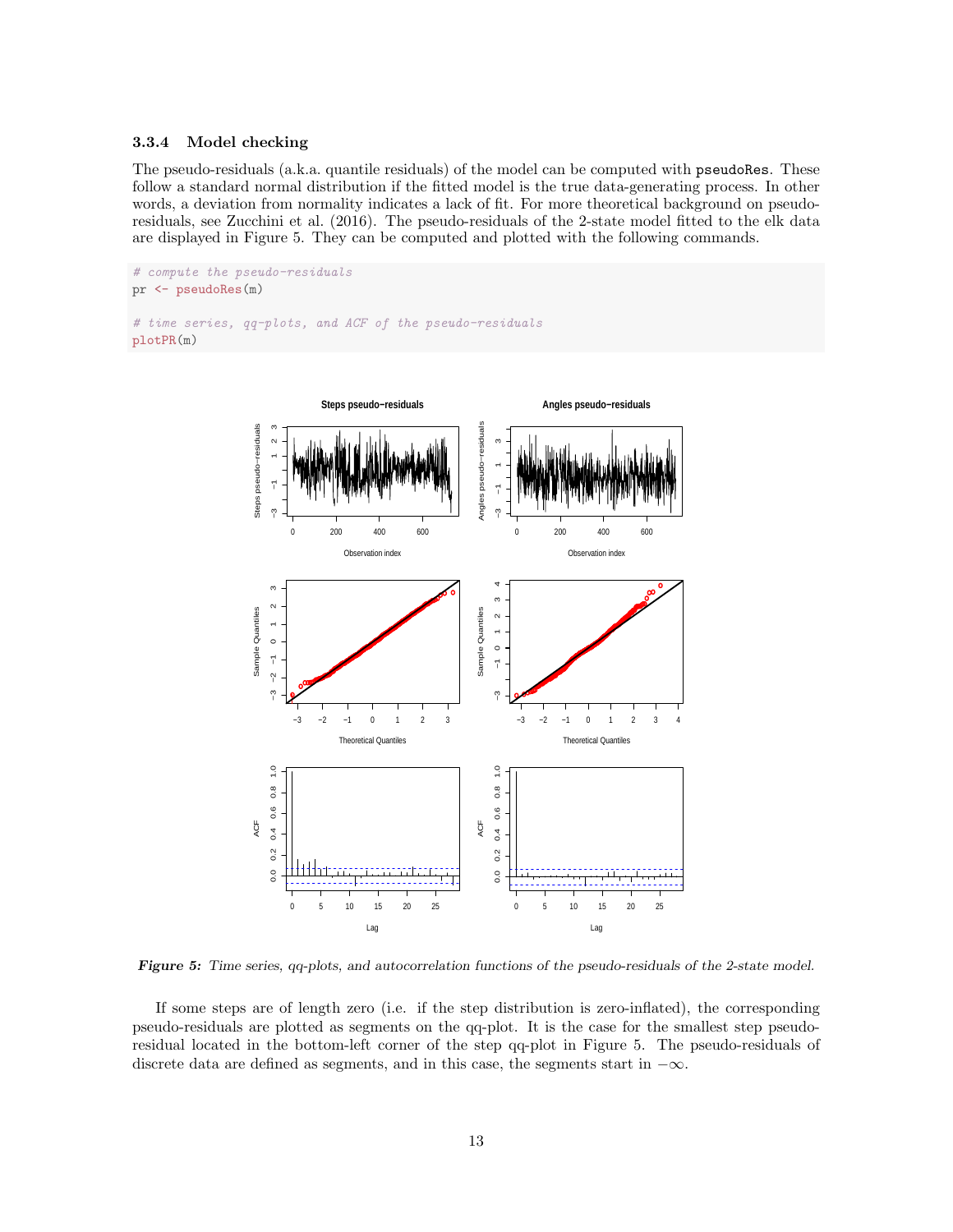### 3.4 Use plotSat

The function plotSat plots the tracking data on a satellite image, with the help of the package ggmap (Kahle and Wickham, 2013). Il only works with longitude and latitude values, so we need to convert the UTM coordinates first. We can do this e.g. with the help of the packages sp (Pebesma and Bivand, 2005) and rgdal (Bivand et al., 2016) (more information can be found in the documentations of those packages).

```
library(rgdal)
utmcoord <- SpatialPoints(cbind(data$x*1000,data$y*1000),
                          proj4string=CRS("+proj=utm +zone=17"))
llcoord <- spTransform(utmcoord,CRS("+proj=longlat"))
lldata <- data.frame(ID=data$ID,x=attr(llcoord,"coords")[,1],
                     y=attr(llcoord,"coords")[,2])
```
In the code above, we need to multiply the UTM coordinates by 1000, as we had divided them by 1000 earlier to work with distances in kilometres. In the function SpatialPoints, we indicate +zone=17, because the data come from the UTM zone 17.

The data frame lldata contains the converted longitude and latitude coordinates of the observations. We can plot it with plotSat; the result is shown in Figure 6. As the satellite image is fetched from Google, an Internet connection is required to use plotSat.

plotSat(lldata,zoom=8)

## 3.5 Dealing with one-dimensional data

It is sometimes of interest to model one-dimensional movement data, like e.g. dive data. This can be done in moveHMM by setting all values of the second coordinate to zero in the data, and use the option angleDist="none".

In the case where one-dimensional data are provided, the plotting functions for the data and for the model will output plots of the first coordinate as a function of time, instead of a map of the track.

# 4 Package features

In this section, we describe the global structure of the package, and then describe in more detail the main functions required to fit an HMM to movement data.

The package is articulated in terms of two S3 classes: moveData and moveHMM. The first extends the native R data frame, essentially gathering time series of the movement metrics of interest, namely the step lengths and turning angles, as well as the covariate values. A moveHMM object is a fitted model, which stores in particular the values of the MLE of the parameters.

To create a moveData object, the function prepData is called on the tracking data (track points coordinates). Then, the function fitHMM is called on the moveData, and returns a moveHMM.

Both classes can be used through their methods (e.g. plot.moveData, AIC.moveHMM), and a variety of other functions can be called on moveHMM objects. All functions are described in more detail in Section 4.2 and their use is explained on an example in Section 3. Figure 7 illustrates the links between the main components of the package.

Note we will occasionally omit the class to which a method belongs, if the context makes it clear. Besides, as illustrated in the example in Section 3, it is not necessary to specify the class when calling the R function (e.g. calling plot on a moveHMM object automatically refers to plot.moveHMM).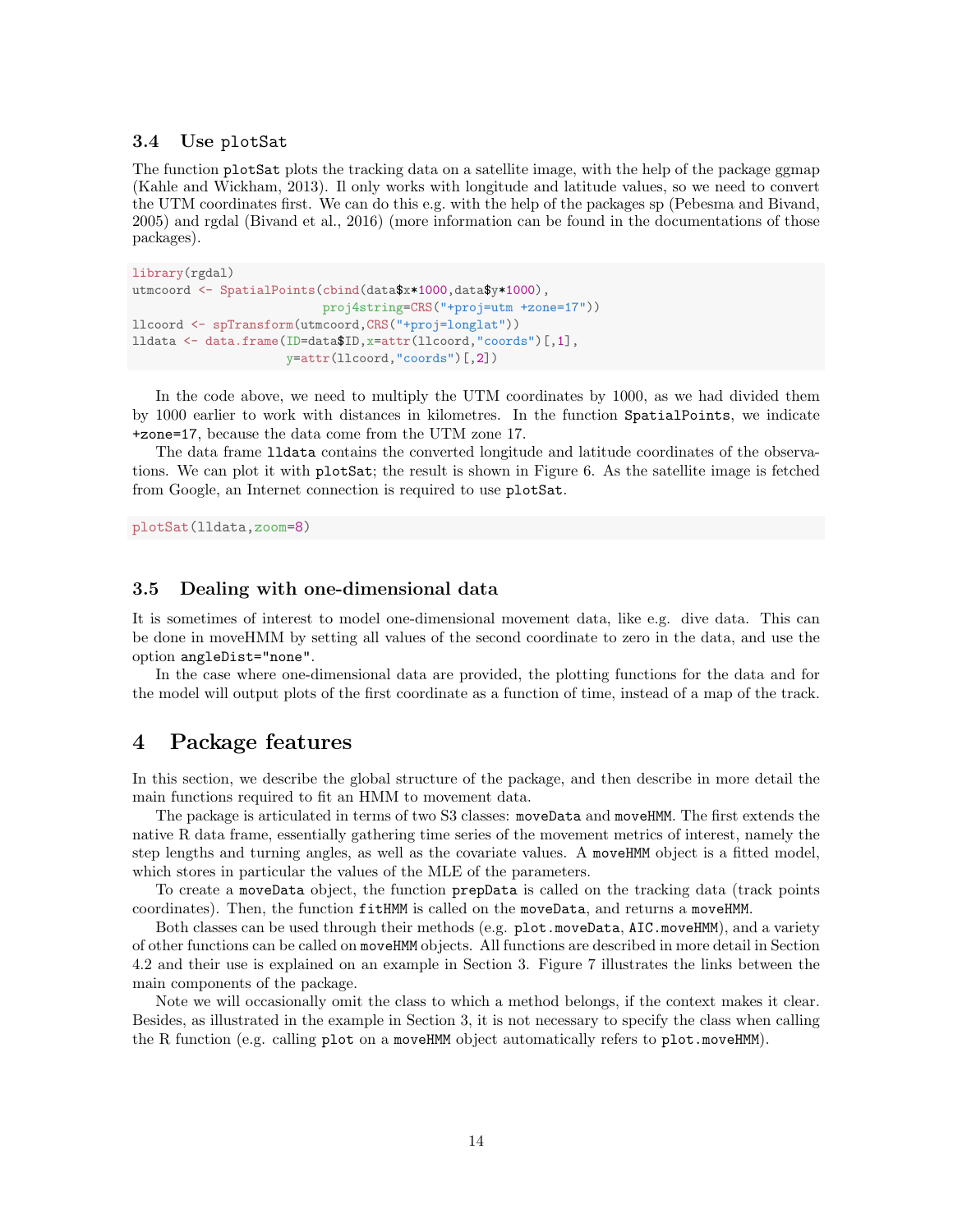

Figure 6: Plot of the elk data, obtained with plotSat.

# 4.1 Model options

### 4.1.1 Distributions

Here is the list of distributions included, with the names they have in the package.

- Step length: gamma ("gamma"), Weibull ("weibull"), exponential ("exp") and log-normal ("lnorm").
- Turning angle: von Mises ("vm") and wrapped-Cauchy ("wrpcauchy"). It is also possible to specify angleDist="none", if the angles are not modelled.

The parameters depend on the distribution used. The gamma distribution expects the mean and standard deviation, and all other distributions expect the same parameters as the corresponding R density function, i.e.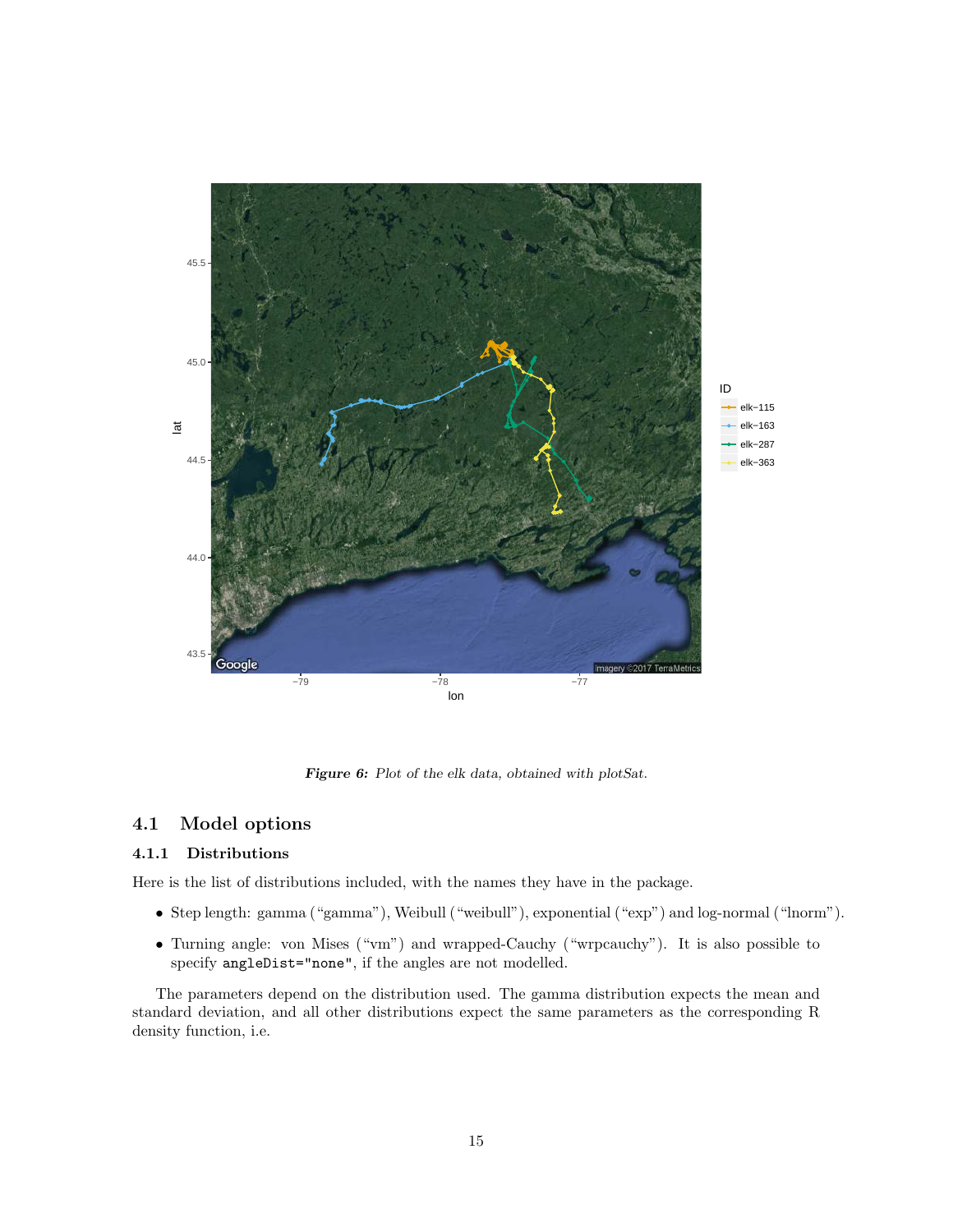

Figure 7: Structure of the main components of the package. The blue boxes are S3 classes, and the green boxes are functions. The arrows indicate input and output of data.

| Distribution                                  | Parameters                                                                                                  |                                                                                               |
|-----------------------------------------------|-------------------------------------------------------------------------------------------------------------|-----------------------------------------------------------------------------------------------|
| gamma<br>Weibull<br>log-normal<br>exponential | mean $\in (0, +\infty)$<br>shape $\in (0, +\infty)$<br>location $\in \mathbb{R}$<br>rate $\in (0, +\infty)$ | standard deviation $\in (0, +\infty)$<br>scale $\in (0, +\infty)$<br>scale $\in (0, +\infty)$ |
| von Mises<br>wrapped Cauchy                   | mean $\in (-\pi, \pi]$<br>mean $\in (-\pi, \pi]$                                                            | concentration $\in (0, +\infty)$<br>concentration $\in (0,1)$                                 |

For the gamma distribution, the link between the mean/standard deviation (expected by fitHMM) and shape/rate (expected by dgamma) is given by:

shape = 
$$
\frac{\text{mean}^2}{SD^2}
$$
, rate =  $\frac{\text{mean}}{SD^2}$ 

#### 4.1.2 Zero-inflation

If some steps are exactly equal to zero, then strictly positive distributions such as the gamma are inadequate. In such cases, zero-inflated distributions can be considered. A zero-inflated step length distribution simply assumes that there is a probability z of observing a 0 and a probability of  $1-z$ of observing a positive value distributed according to a standard positive distribution (e.g. a gamma). Within the package moveHMM, zero-inflation will automatically be included if there are zero steps. In that case the (state-dependent) values  $z$  will be estimated, with the remaining positive distribution, weighted by  $1-z$ , specified as one of the available standard step length distributions, listed in Section 4.1.1.

#### 4.1.3 Covariates

In practice it is often of interest to model the state transition probabilities as functions of time-varying covariates. This can be done by assuming the Markov chain to be time-varying, with transition proba-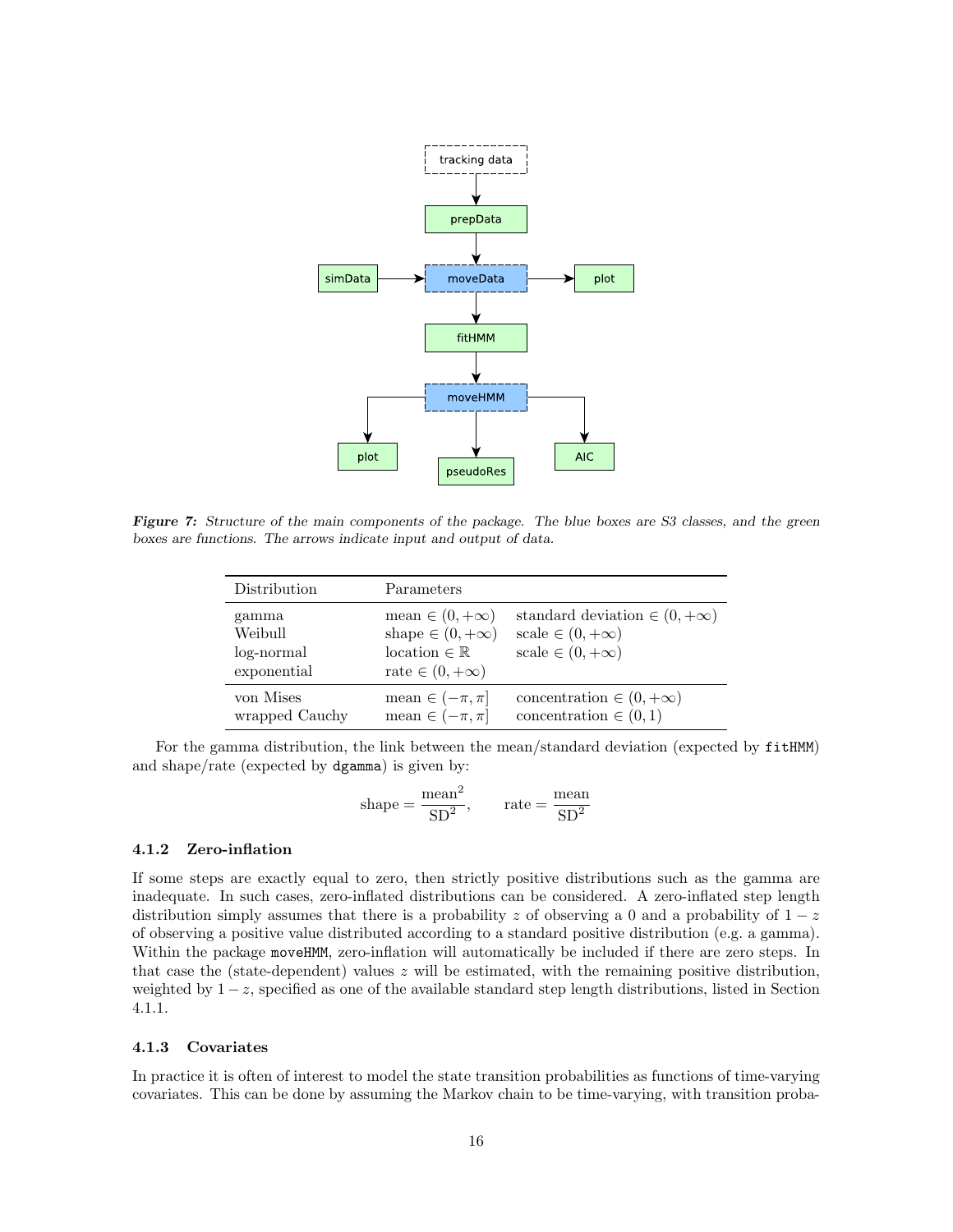bility matrix  $\mathbf{\Gamma}^{(t)} = \left(\gamma_{ij}^{(t)}\right)$ , linking the transition probabilities to the covariate(s) via the multinomial logit link. In the general case of  $N$  states,

$$
\gamma_{ij}^{(t)} = \Pr(S_t = j | S_{t-1} = i) = \frac{\exp(\eta_{ij})}{\sum_{k=1}^{N} \exp(\eta_{ik})},
$$

where

$$
\eta_{ij} = \begin{cases} \beta_0^{(ij)} + \sum_{l=1}^p \beta_l^{(ij)} w_{lt} & \text{if } i \neq j, \\ 0 & \text{otherwise,} \end{cases}
$$

for  $i, j = 1, \ldots, N$ . Here  $\{S_t\}$  is the state process,  $w_{lt}$  is the *l*-th covariate at time t and p is the number of covariates considered. The  $\beta$  parameters directly affect the off-diagonal elements in  $\Gamma^{(t)}$ — with an increase in the linear predictor  $\eta_{ij}$  resulting in an increase in  $\gamma_{ij}^{(t)}$  — and hence also the diagonal entries due to the row constraints (with the entries in each row summing to one). Note in particular that we have to fix  $\eta_{ii} = 0$  for all i since otherwise the model would be overparameterized (not identifiable).

Within moveHMM, the  $\beta$  coefficients for the off-diagonal transition probabilities are stored in an  $(p+1) \times (N \cdot (N-1))$  matrix. For example, for a 3-state HMM with two covariates, the matrix beta is

$$
\begin{pmatrix} \beta_0^{(12)} & \beta_0^{(13)} & \beta_0^{(21)} & \beta_0^{(23)} & \beta_0^{(31)} & \beta_0^{(32)} \\ \beta_1^{(12)} & \beta_1^{(13)} & \beta_1^{(21)} & \beta_1^{(23)} & \beta_1^{(31)} & \beta_1^{(32)} \\ \beta_2^{(12)} & \beta_2^{(13)} & \beta_2^{(21)} & \beta_2^{(23)} & \beta_2^{(31)} & \beta_2^{(32)} \end{pmatrix}
$$

Here the first row corresponds to the intercept terms and the other two rows to the slope coefficients associated with the two covariates. There are as many columns as there are off-diagonal entries in the  $3 \times 3$  transition probability matrix, and that matrix is filled row-wise (i.e. column 1 in beta is linked to  $\gamma_{12}^{(t)}$ , column 2 is linked to  $\gamma_{13}^{(t)}$ , column 3 is linked to  $\gamma_{21}^{(t)}$ , etc.).

In practice, many movement models involve only two states, in which case the above equations boil down to

$$
\mathbf{\Gamma}^{(t)} = \begin{pmatrix}\n1 & \exp\left(\beta_0^{(12)} + \sum_{l=1}^p \beta_l^{(12)} w_{lt}\right) \\
1 + \exp\left(\beta_0^{(12)} + \sum_{l=1}^p \beta_l^{(12)} w_{lt}\right) & 1 + \exp\left(\beta_0^{(12)} + \sum_{l=1}^p \beta_l^{(12)} w_{lt}\right) \\
\exp\left(\beta_0^{(21)} + \sum_{l=1}^p \beta_l^{(21)} w_{lt}\right) & 1\n\end{pmatrix} \\
= \begin{pmatrix}\n1 - \logit^{-1}\left(\beta_0^{(12)} + \sum_{l=1}^p \beta_l^{(21)} w_{lt}\right) & \logit^{-1}\left(\beta_0^{(21)} + \sum_{l=1}^p \beta_l^{(21)} w_{lt}\right) \\
\logit^{-1}\left(\beta_0^{(12)} + \sum_{l=1}^p \beta_l^{(12)} w_{lt}\right) & \logit^{-1}\left(\beta_0^{(12)} + \sum_{l=1}^p \beta_l^{(12)} w_{lt}\right) \\
\logit^{-1}\left(\beta_0^{(21)} + \sum_{l=1}^p \beta_l^{(21)} w_{lt}\right) & 1 - \logit^{-1}\left(\beta_0^{(21)} + \sum_{l=1}^p \beta_l^{(21)} w_{lt}\right)\n\end{pmatrix}
$$

The inverse logit link function is applied in order to map the real-valued predictor onto the interval [0, 1] (with the above multinomial logit link representing a generalization of this approach to the case of  $N > 2$  states). In the case of two states, the matrix  $\beta$  in moveHMM is structured as follows:

$$
\begin{pmatrix} \beta_0^{(12)} & \beta_0^{(21)} \\ \beta_1^{(12)} & \beta_1^{(21)} \\ \vdots & \vdots \\ \beta_p^{(12)} & \beta_p^{(21)} \end{pmatrix}.
$$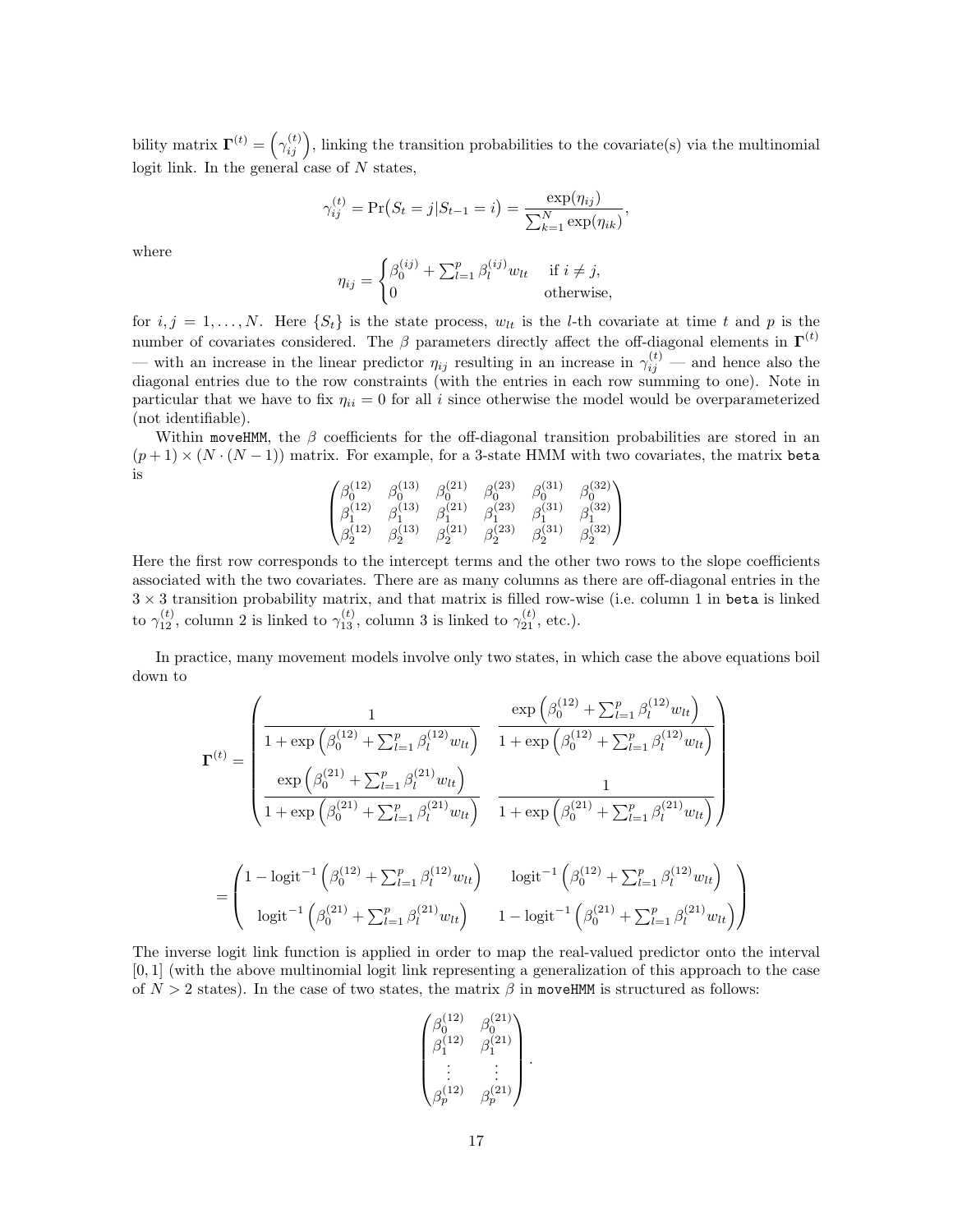#### 4.1.4 Stationarity

The function fitHMM includes the option of fitting a stationary model (using the option stationary=TRUE, with the default being stationary=FALSE). This is only possible if no covariates are incorporated into the model. (Otherwise the transition probabilities will be time-dependent, such that the Markov chain is non-homogeneous and in particular cannot be stationary.) When no covariates are considered and the option stationary=TRUE is selected, then the initial state distribution of the Markov chain will automatically be chosen as the stationary distribution (a.k.a. steady-state distribution) implied by the estimated transition probability matrix (as opposed to being estimated when stationary=FALSE). This stationary distribution is the vector  $\delta$  that solves the equation  $\delta = \delta \Gamma$  subject to  $\sum_{i=1}^{N} \delta_i = 1$ . In practice, this solution almost always exists.

### 4.2 Main functions

#### 4.2.1 prepData

Tracking data usually consist of time series of either easting-northing coordinates or longitude-latitude values. However, with the HMM approach the derived quantities step lengths and turning angles are modelled.

The function prepData computes the steps and angles from the coordinates. As input, this function takes an R data frame with columns "x" (either easting or longitude) and "y" (either northing or latitude). If the names of the coordinates columns are not "x" and "y", then the argument coordNames should specify them. If several animals were observed, there should also be a column "ID" which identifies the animal being observed. If there is no "ID" column, all observations will be considered to be associated with a single animal. All additional columns are considered as covariates. In addition to the data frame, prepData takes an argument type, which can either be "LL" (longitude-latitude, the default) or "UTM". The former indicates that the coordinates are longitude-latitude values, and the latter that they are easting-northing values.

To compute the step lengths, prepData calls the function spDistN1 from the package sp. The step lengths are in the unit of the input if easting/northing are provided, and in kilometres if longitude/latitude are provided.

prepData outputs a data frame, with the same columns as the input, plus columns "step" and "angle". This object is of the class moveData, and can be plotted using the generic function plot.

#### 4.2.2 fitHMM

Using the function fitHMM, an HMM can be fitted to an object of class moveData, via numerical maximum likelihood. The list of the arguments of fitHMM is detailed in the documentation. The maximum likelihood estimation is carried out using the R function nlm.

This function outputs a list of information about the model. Most elements of that list are only meant to be used by the moveHMM functions (see Sections 4.2.3 and 4.2.4), but a few can be informative *per se*:

- mle contains the estimates of the parameters of the model;
- mod contains the output of the optimization function nlm, including mod\$minimum (minimum of the negative log-likelihood) and mod\$hessian, the Hessian of the negative log-likelihood function at its minimum.

#### 4.2.3 Generic methods

Methods (i.e. class functions) are available for both moveData and moveHMM objects, to operate on them. For details on the options see the documentation, and for an example of their use, see Section 3.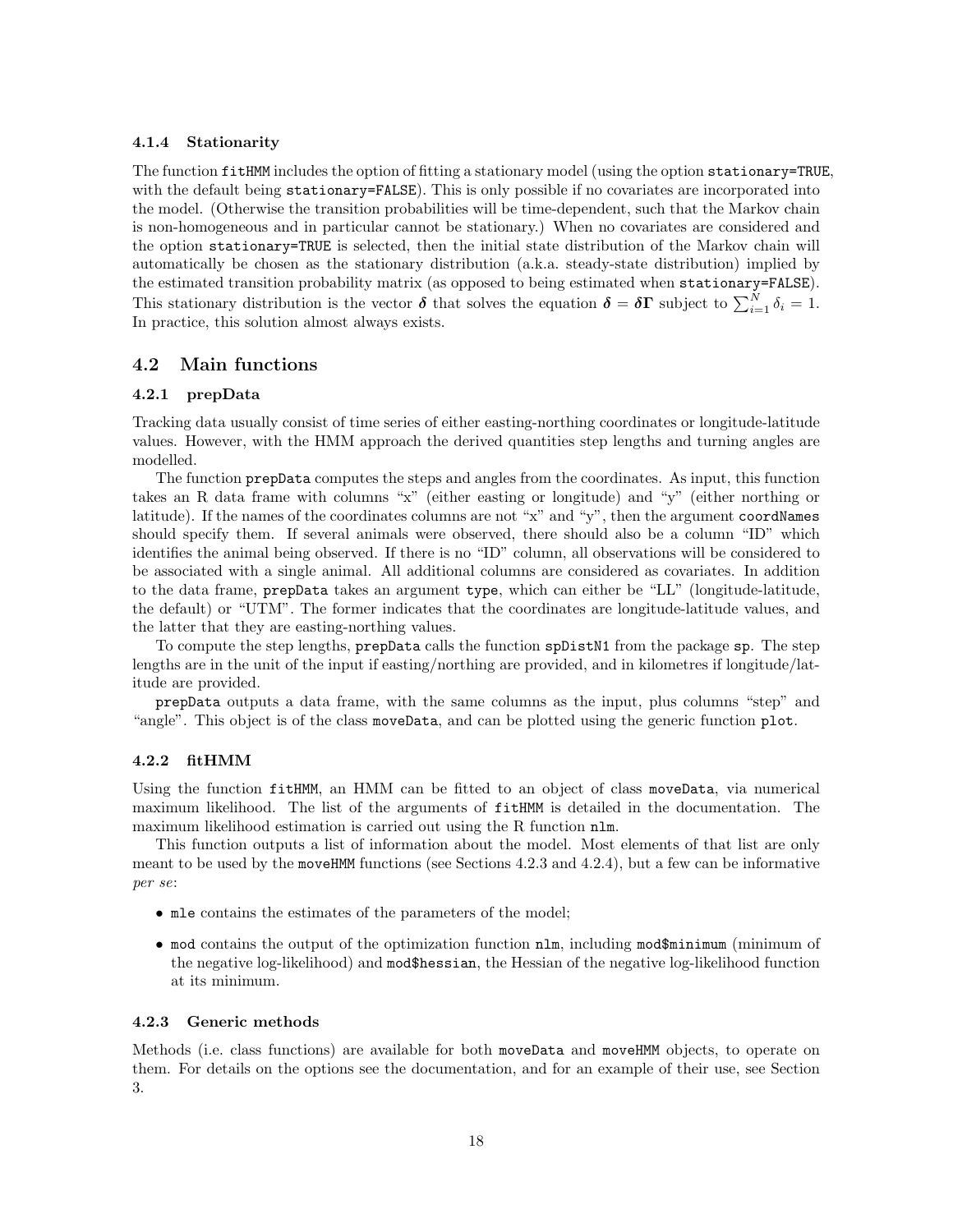- plot.moveData plots a few graphs to illustrate the data: a map of each animal's track, time series of the steps and angles, histograms of the steps and angles.
- summary.moveData outputs some summary information about a moveData object: the number of animals, the number of observations for each animal, and quantiles of the covariate values.
- plot.moveHMM plots a few graphs to illustrate the fitted model: a map of each animal's track, colored by states, plots of the estimated density functions, plots of the transition probabilities as functions of the covariates.
- print.moveHMM prints the value of the maximum log-likelihood, and the maximum likelihood estimates of the parameters of the model.
- AIC.moveHMM returns the AIC of one or several fitted models.

#### 4.2.4 Other operations on moveHMM

Other functions can be called on a moveHMM object, for further analysis.

- CI computes confidence intervals for the step length distribution parameters, for the turning angle distribution parameters, and for the regression coefficients of the transition probabilities.
- pseudoRes computes the pseudo-residuals of the model. These can be used to assess the goodness of fit. If the model is the true data-generating process, then the pseudo-residuals follow a standard normal distribution (Zucchini et al., 2016).
- stateProbs computes the probabilities of the underlying Markov chain being in the different states, at each observation, under the fitted model.
- viterbi computes the sequence of most probable states, under the fitted model, using the Viterbi algorithm (Zucchini et al., 2016).
- plotStates plots the most probable state sequence (as decoded with viterbi), and the state probabilities (as computed with stateProbs).
- plotPR plots time series, qq-plots, and the sample autocorrelation (ACF) functions of the pseudoresiduals of the fitted model (Zucchini et al., 2016). The qq-plots can be used to visually assess whether or not the pseudo-residuals are standard normally distributed. The points in the qq-plot will be close to the straight line if the model fits the data well. If the sample ACFs display a residual autocorrelation, then this is an indication that the model might not have captured all relevant correlation structure in the data.

### 4.2.5 simData

The function simData simulates movement data from an HMM, given its parameters. The returned object is of the class moveData, and can be visualized using plot, or fitted using fitHMM. The arguments of simData are detailed in the documentation.

It is possible to call simData on a fitted model directly, to simulate data from it. This can be used to assess the fit, by checking that the simulated data display the same features as the real data.

#### 4.2.6 plotSat

Based on functions provided by the package ggmap (Kahle and Wickham, 2013), plotSat plots tracking data on a satellite image retrieved from Google. Note that it only works with longitude and latitude values, and not with easting and northing coordinates. It can be used on any data frame with fields 'x' and 'y', e.g. typically a moveData object. It is necessary to specify manually the zoom level wanted, with the argument zoom, which can take values in  $\{3, 4, 5, \ldots, 20, 21\}$ . Other arguments are optional, and are described in the documentation.